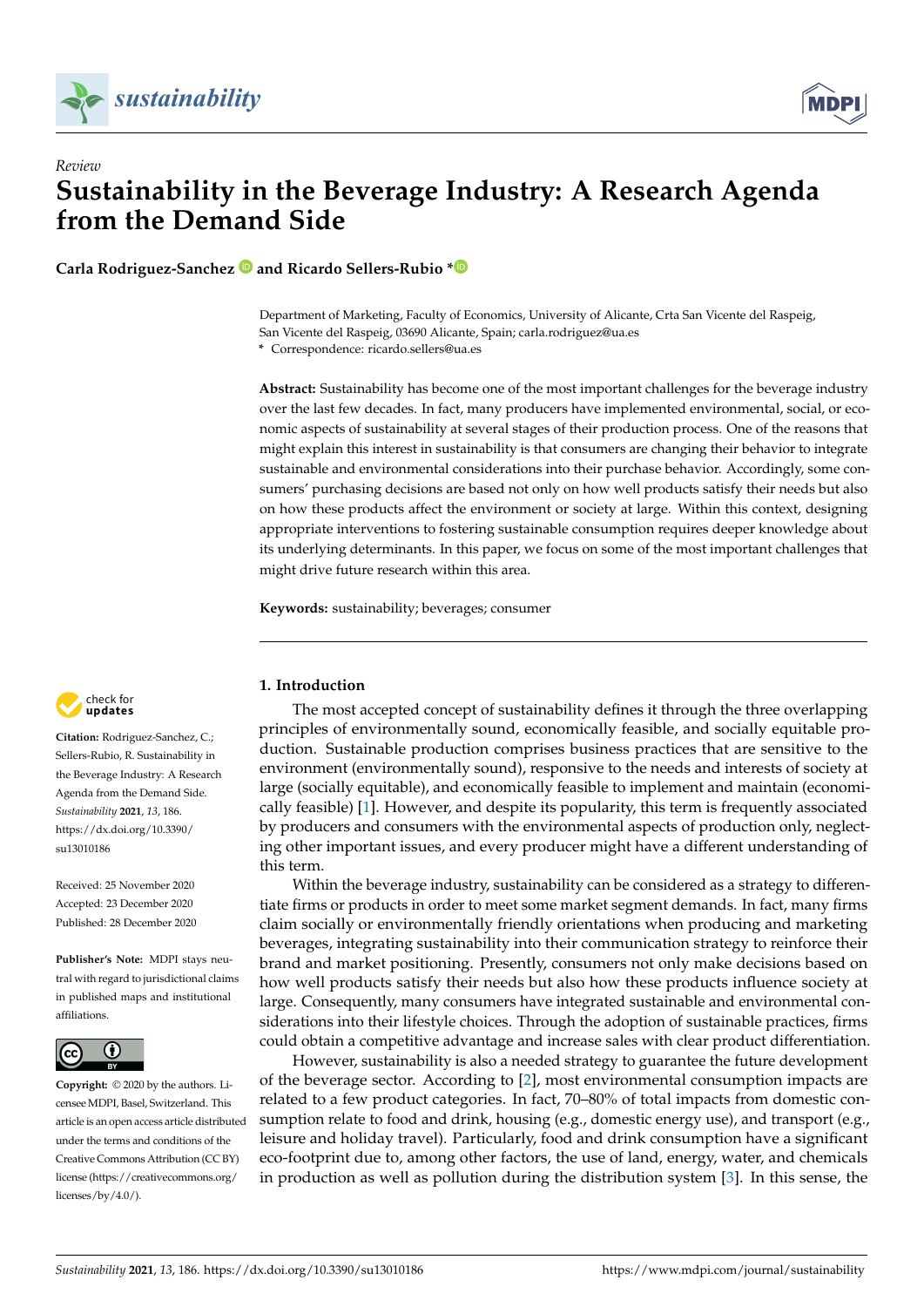challenge of sustainable development is to meet current demands without ruining future generations and the planet in the long term [\[4\]](#page-6-3).

Accordingly, academic research has paid special attention to sustainable consumption in this industry, which may encompass a plethora of behaviors from consumer purchase of eco-friendly products to water use at home [\[5,](#page-6-4)[6\]](#page-6-5). In the same line, [\[4,](#page-6-3)[7\]](#page-6-6) run systematic reviews aimed to analyze articles dealing with new trends in sustainable consumption practices. Most of the studies focus their attention on the food industry  $[8,9]$  $[8,9]$ , while few studies analyze the beverage category, with the only exception of wine, which has received great interest among researchers [\[10\]](#page-7-2). Furthermore, as beer is the most consumed alcoholic beverage in the world [\[11\]](#page-7-3), several authors have focused their attention on this beverage, identifying the rise of some trends (e.g., craft beer) regarding sustainability. For example, consumers' increasing attention to health-issues impulses breweries to expand their assortment to introduce non-alcoholic drinks in the market [\[11\]](#page-7-3). Moreover, craft beer consumption has been perceived by consumers as more sustainable [\[12\]](#page-7-4). In the same vein, some authors have focused their attention on organic food and beverages, given the increasing interest of consumers in this category [\[13\]](#page-7-5). Indeed, according to the forecasts from some international market research studies [\[14\]](#page-7-6), the organic beverage market is estimated to reach \$181.78 billion by 2023 from \$99.76 billion in 2018.

Furthermore, designing appropriate interventions to fostering sustainable consumption requires deeper knowledge about the underlying determinants of consumer behavior [\[15\]](#page-7-7). The analysis of the drivers influencing sustainable consumption has been studied over the last decades from different disciplines such as environmental psychology [\[16\]](#page-7-8) or (social) marketing [\[17\]](#page-7-9). Besides, the analysis of sustainable consumption from the demand side has been almost exclusively focused on the environmental dimension of the concept of sustainability. While environmental psychology has mainly focused on studying proenvironmental behaviors such as water/energy saving or recycling, it has been in the field of marketing where green purchase behavior has played a prominent role. Focusing on understanding the determinants of consumers' green purchase decisions, social marketers, public managers, and policymakers may be able to influence consumers' environmental mindset and behavior in the long term [\[18\]](#page-7-10). In fact, the beverage industry has incorporated several strategies to achieve a cost-effective transition to a circular economy and to combat climate-change-related risks to their operations. In this sense, [\[19\]](#page-7-11) identified four types of managerial practices related to Circular Economy (CE) adoption at the product level that could be applied in the beverage industry: (i) Energy efficiency and usage of renewable sources of energy; (ii) Product and process optimization for resource efficiency; (iii) Product design for circularity; and (iv) Exploitation of waste as a resource.

In any case, sustainable beverage purchase behavior is still not well understood in academia, especially if we consider the concept of sustainable consumption as a whole [\[17\]](#page-7-9). In this paper, we focus on some of the challenges that may drive future research on this area. Particularly, we focus our attention on alcoholic (wine and beer) and nonalcoholic beverages (water, milk, and juices), as they represent a huge market share among sustainable beverages.

### **2. From Green to Sustainable Consumption**

When an individual makes a purchase decision there is a possibility that it contributes to a more or less sustainable consumption pattern, since all purchasing actions have ethical, waste, resource, and community impact implications. Green purchase behavior refers to "purchasing and consuming products that are benign toward the environment" [\[20\]](#page-7-12) (p. 190), which might contribute to a sustainable consumption pattern [\[21\]](#page-7-13). Green purchase behavior is seen as a complex form of consumption both intellectually and morally as well as in practice. As [\[22\]](#page-7-14) points out, when individuals consider buying in an environmentally responsible way, they face an increasingly complex decision-making process. On the one hand, this type of behavior involves difficult motivational conflicts because there is usually a conflict between the self-interested benefits of consumers and environmental protection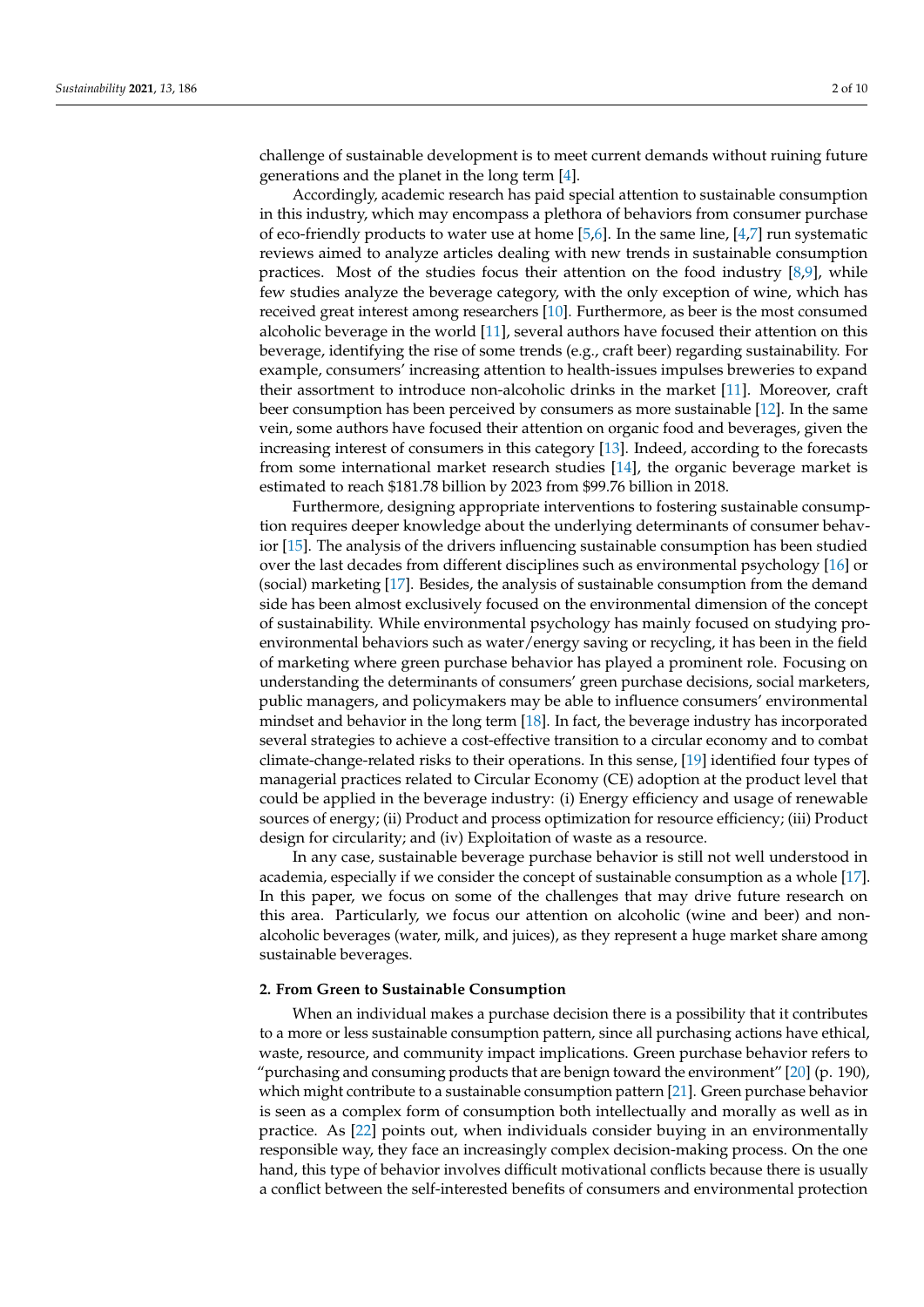related to collective goals. On the other hand, there are normally external barriers to green purchase, which arise from the political, economic, or cultural circumstances in the market and society [\[22\]](#page-7-14). For example, eco-friendly products are frequently seen as an expensive option and making sustainable consumer choices involves a fair amount of effort such as garnering information [\[23\]](#page-7-15). In addition, many consumers do not consider environmental aspects as a primary element when they make a purchase decision. In such situations, only when they perceive that the product achieves a certain level of product performance, "green" characteristics of the product may determine product choice [\[18\]](#page-7-10). In addition, research has shown that there is now a "typical" green consumer that is involved with environmental issues in all sorts of purchasing situations, especially when it comes to different contexts/environments [\[24\]](#page-7-16) and/or (high/low) purchase product involvement [\[25\]](#page-7-17). Consequently, designing strategies to achieve a behavioral change toward sustainability becomes a challenging task.

However, as [\[17\]](#page-7-9) highlights, sustainable consumption implies not only choosing "green" products but also reducing consumption and considering the full consumption cycle. While prior research in the beverage sector has mainly focused on understanding consumers' initial product choices, far less attention has been given to the reduction of consumption and the full consumption cycle (e.g., product usage or disposal), due presumably to the fact that reusing or recycling available products has lower environmental benefits than changing purchasing behavior [\[26\]](#page-7-18).

Regarding the reduction of consumption from an environmental point of view, only a few studies about bottled water usage and intentions to reduce its consumption have been carried out so far [\[27](#page-7-19)[,28\]](#page-7-20). Even though bottled water consumption may be considered in the beverage sector one of the products that are contributing the most to several environmental problems such as pollution, water wastage, and climate change [\[27\]](#page-7-19). In addition, regarding the full consumption cycle, it should be also taken into account that the beverage product life cycle is short. In this way, while for durable goods (e.g., household appliances, clothes . . . ) consumers' post choice behaviors such as product usage (e.g., product maintenance) or product life extension (e.g., re-use) have an important impact on the sustainability of consumption, for commodity goods, disposal (e.g., recycling) is crucial. For example, [\[18\]](#page-7-10) finds a high correlation between eco-friendly purchase and disposal decisions, being the environmental awareness of consumers a predominant predictor of disposal decisions. In any case, the available academic studies on beverage disposal are scarce to date and further research may shed light on this regard.

Given the imperative of sustainable consumption in the beverage sector, it is critical to understand what factors contribute to this type of behavior. Most of the studies focused on explaining sustainable consumption in this sector have analyzed these determinants independently on the beverage category (e.g., juice, wine, beer, milk, and so on) since the factors that influence purchasing decisions of each category may be different and therefore also the role of environmental issues in the purchase choice. For example, as [\[10\]](#page-7-2) point out, consumer's wine choice is more complex than other products because it is one of the most differentiated products on the market. Wine consumers must deal with a large amount of information on wine labels (e.g., country of origin, region of products, grape variety, or brand) that are important drivers for purchase decisions. Besides, due to sustainable wine production (i.e., wine with sustainability characteristics), current certifications indicate new characteristics for consumers to be evaluated, making the purchasing decision even more complex. Furthermore, compared to other alcoholic beverages, wine is perceived as being more natural, reflecting a sense of agricultural seasonality and linked closely to a rural way of life [\[13\]](#page-7-5), which are elements highly linked to the concept of sustainability. Hence, research to date has mainly focused on identifying how sustainability characteristics influence wine purchase decisions and other beverages have been virtually neglected. Nevertheless, it must be pointed out that studies on sustainable beer consumption have significantly increased over the last years [\[29](#page-7-21)[,30\]](#page-7-22). In fact, beer is the most consumed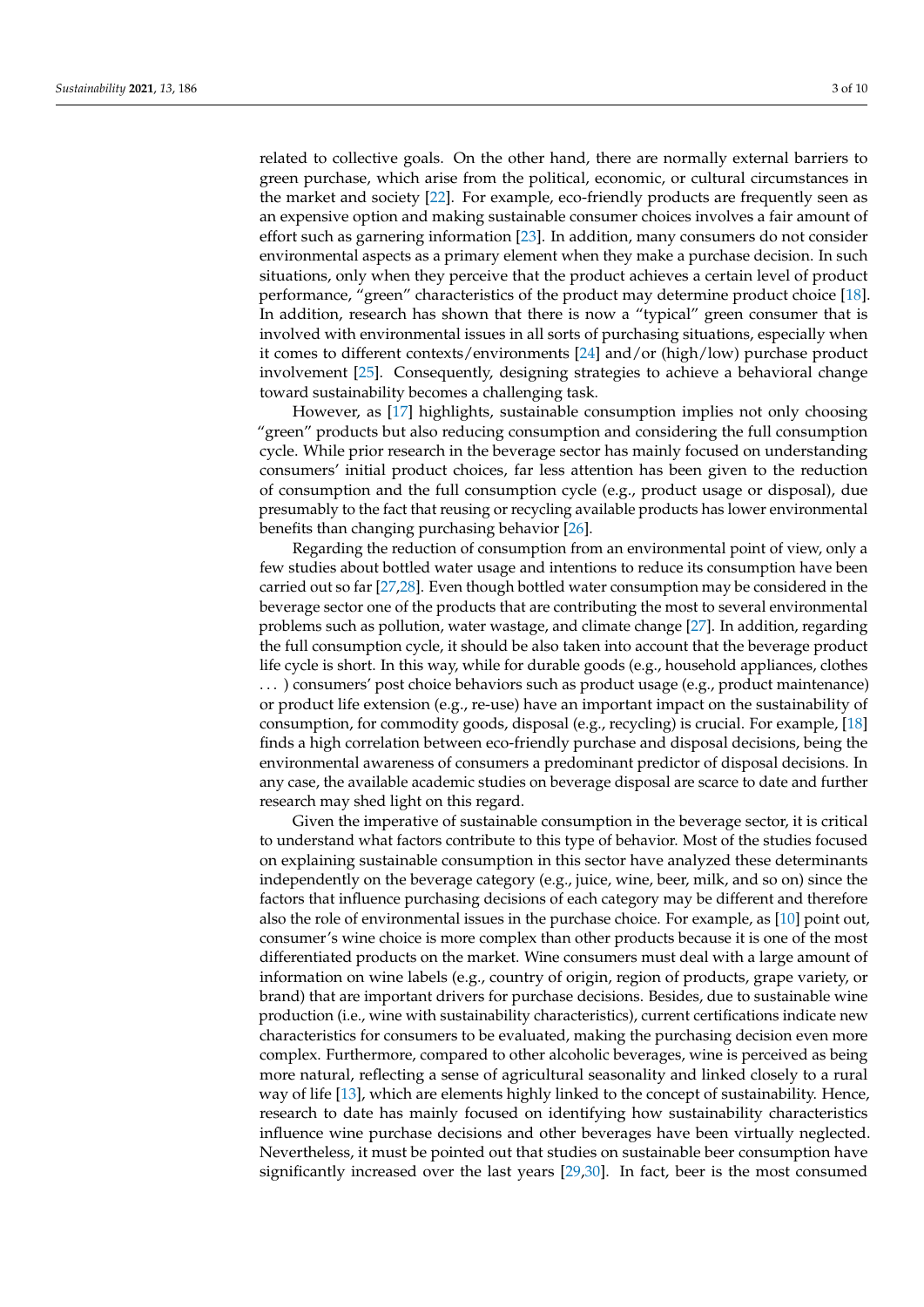alcoholic beverage in the world [\[11\]](#page-7-3), and sustainability might constitute an important trigger to foster beer consumption.

## **3. Research Trends on Sustainability in the Beverage Industry**

Several studies have analyzed the factors influencing the purchase of sustainable beverages from different perspectives: (i) the willingness to pay a premium price for sustainable products; (ii) the packaging of sustainable products; (iii) the distribution of sustainable products and fair trade; and (iv) Factors influencing the purchase of sustainable beverages.

## *3.1. Willingnes-to-Pay for Sustainable Beverages*

Most of the studies to date have mainly addressed sustainable beverage consumption analyzing intentions of willingness to pay (WTP) premiums for organic products. Accordingly, a recent review of the literature on this topic concludes that further work needs to be done in a real market context using, for example, household panel data [\[10\]](#page-7-2). This has relevance for studies on environmental issues since it is well known that there is usually an inconsistency or gap between intention to purchase eco-friendly products and actual purchase behavior [\[31\]](#page-7-23). In addition, regarding the characteristics of sustainable products, literature has focused primarily on production as a key element when consumers make their green purchase decisions. Thus, there has been a great deal of research lately on consumer preference and WTP for organic wine [\[13\]](#page-7-5); organic beer [\[29\]](#page-7-21); organic milk [\[32\]](#page-7-24), or organic fruit juice. Importantly, it seems that there is still some confusion among consumers with the "organic" term and, in some cases, they consider organic products not to be environmentally friendly [\[23\]](#page-7-15). Most consumers associate "organic" only with being chemical-free and they are unfamiliar with organic farming standards and practices. Therefore, it comes as no surprise that personal health has been shown as a more important driver for organic food and beverage purchase by consumers than concerns for the environment [\[33\]](#page-7-25).

## *3.2. Sustainable Packaging*

Packaging is of special concern to some type of beverages such as juice, water, or beer, as they are the main beverage contributions to the packaging fraction [\[34\]](#page-7-26). However, as far as we know, only very few studies have addressed packaging as an important element for green purchasing decisions in the beverage sector [\[18\]](#page-7-10). From a consumer perspective, the use of packaging in commodity products transcends beyond its functional role (e.g., conserving the quality and freshness). In fact, consumers also consider the design, the image, and ease of packaging to correctly identify the product [\[35\]](#page-7-27). In this sense, [\[36\]](#page-7-28) examines the factors that influence consumers' product purchasing behavior and their recycling behavior with respect to sustainable packaging. Their results evidence that variables such as gender, environmental awareness, or attitude towards green purchasing are factors that differentiate consumers that consider environmentally friendly packaging important and consumers that consider packaging as unimportant when making product purchase decisions. Therefore, environmental strategies should intend to make the most of this product attribute, and research in the beverage sector should be focused on which features of sustainable packaging are the most preferred by consumers rather than how this packaging is disposed of.

#### *3.3. Distribution and Fair Trade*

Regarding the distribution of beverages, increased attention has been given recently to local products as local food and drinks shoppers are driven by environmental (short supply chains) as well as community (economic and social) concerns [\[37\]](#page-7-29). A paradox between organic vs. local products may arise at this point as [\[23\]](#page-7-15) wonders: "what is better for the planet buying organic quinoa grown in Peru or a non-organic alternative produced locally? My guess, would be the latter". Although further research is needed to understand consumer's opinion in this regard, the current discussion suggests that when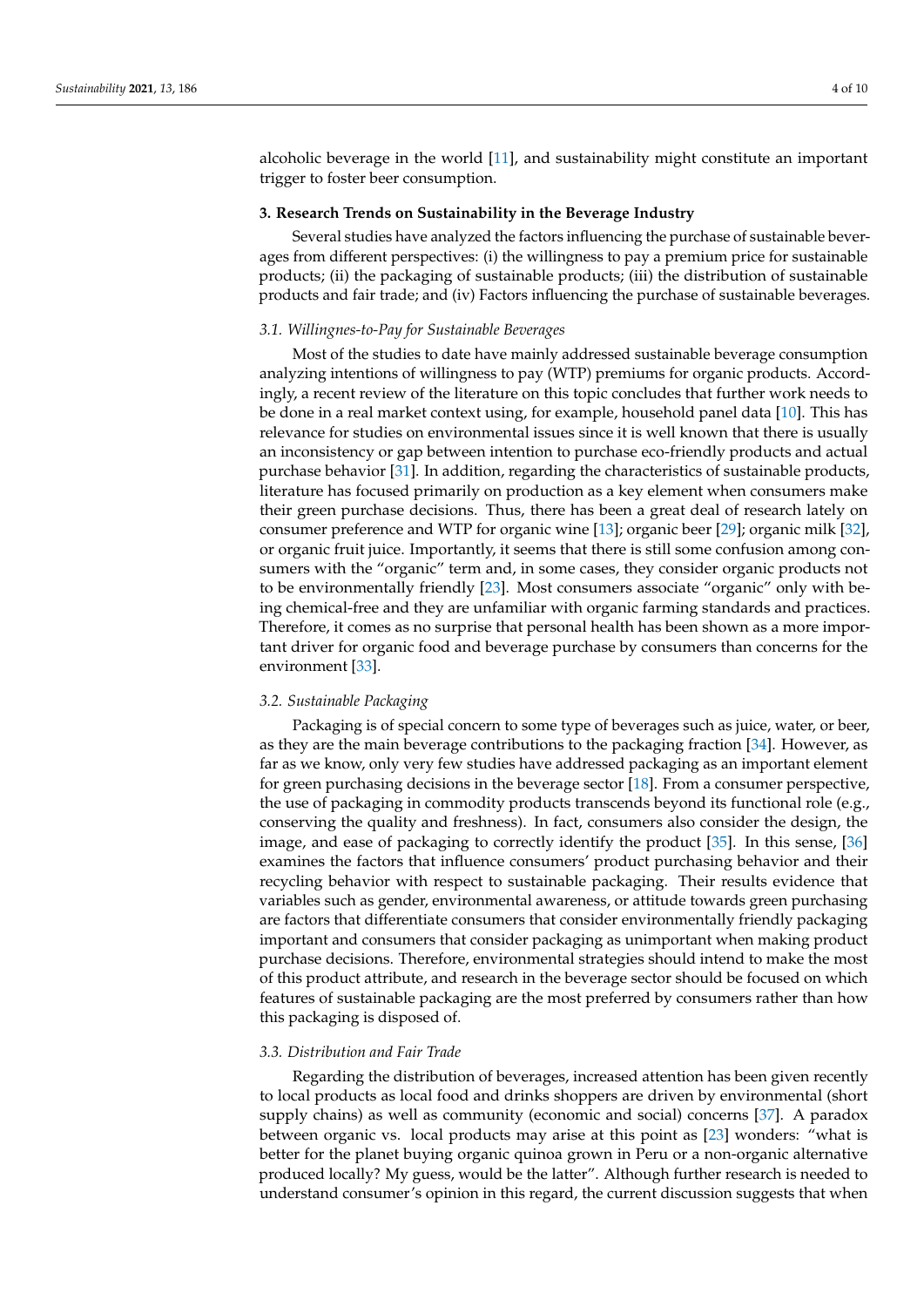organic food is not produced locally, it loses authenticity. Thus, for many consumers, food miles rather than organic labels are the representation of sustainability [\[38\]](#page-7-30). However, it is worth mentioning that local food production seems to be more related to the social (e.g., the creation of a consumer-farmer relationship based on trust) and the economic (e.g., economic benefits for regional economies) dimensions of sustainability than the environmental one [\[39\]](#page-8-0). Even some studies [\[40\]](#page-8-1) raise doubts about local food to be better for the environment than non-local food. Either way, only a few studies have been carried out to date on consumer perception about locally produced products, with the exception of wine [\[41](#page-8-2)[,42\]](#page-8-3).

Besides, buying fairly traded products is another way to consume sustainably. Fair Trade is defined as: "an initiative for small farmers and wage workers in the South, who have been restrained in their economical and/or social development by the conditions of trade ('disadvantaged')" [\[43\]](#page-8-4) (p. 2). So, this type of trade relations focuses on the social and economic dimensions of sustainability. Fairtrade beverage purchasing is growing in the last years. For example, according to [\[44\]](#page-8-5) data, Fairtrade alcohol was the biggest growth of all the monitored sectors in the UK, with shoppers spending 34% more on this over 2017. However, academic studies focus on consumers' perceptions; preferences and willingness-to-pay for Fairtrade drinks are almost non-existent. Future research should therefore gain a deeper understanding of consumers' attitudes and their buying habits regarding this type of product.

#### *3.4. Determining Factors of Sustainable Consumption*

Several studies have shown that the purchase of sustainable beverages (or green purchase behavior) can be influenced by a plethora of factors. These factors can be categorized into the following underlying causes [\[16\]](#page-7-8): (i) personal capabilities, (ii) psychological determinants (e.g., attitudes, beliefs or norms), and (iii) contextual forces and habits. The following explanation, however, should be treated with caution since, as aforementioned, studies usually ask for purchase intentions (e.g., WTP) in unrealistic scenarios and results can be overestimated regarding actual behavior. Furthermore, wine has been the main subject of previous studies, so it cannot always be extrapolated to other beverage products.

#### 3.4.1. Personal Capabilities

In general, previous studies [\[42](#page-8-3)[,45,](#page-8-6)[46\]](#page-8-7) have shown that the typical organic drink consumer is female, highly educated, upper-middle-class income, and lives in urban areas. In the case of purchasing local wine, it seems to be different. Ref. [\[47\]](#page-8-8) found that men paid more for wine with a lower distance traveled than women in Germany, and [\[42\]](#page-8-3) shows that people living in a rural area were more prone to buy local wine in the US. Regarding age, studies revealed mixed results. For example, while [\[48](#page-8-9)[,49\]](#page-8-10) find that younger consumers had higher attitudes toward sustainable wine, [\[46](#page-8-7)[,50\]](#page-8-11) find older people to have higher WTP and probability for buying wine with sustainability characteristics respectively. Furthermore, some other studies have not found any differences in terms of sociodemographic factors for intention to buy organic milk [\[51\]](#page-8-12) or for WTP for organic wine [\[41\]](#page-8-2). In summary, it seems there are conflicting results regarding the impact of personal capabilities on sustainable beverages purchase. This highlights the need for further research.

Furthermore, it should be highlighted that sensory acceptance constitutes one of the main choice criteria for consumers [\[52\]](#page-8-13), which is forcefully reliant on cultural backgrounds, as well as previous sensory exposure to a specific food product [\[53\]](#page-8-14). Besides, the market for functional, natural, and non-alcoholic beverages is steadily increasing all over the world [\[54\]](#page-8-15), because of the increasing consumer awareness of the importance of healthy nutrition.

## 3.4.2. Psychological Determinants

A well-established theoretical framework that has often been applied in food and drink studies to analyze the psychological determinants of sustainable consumption is the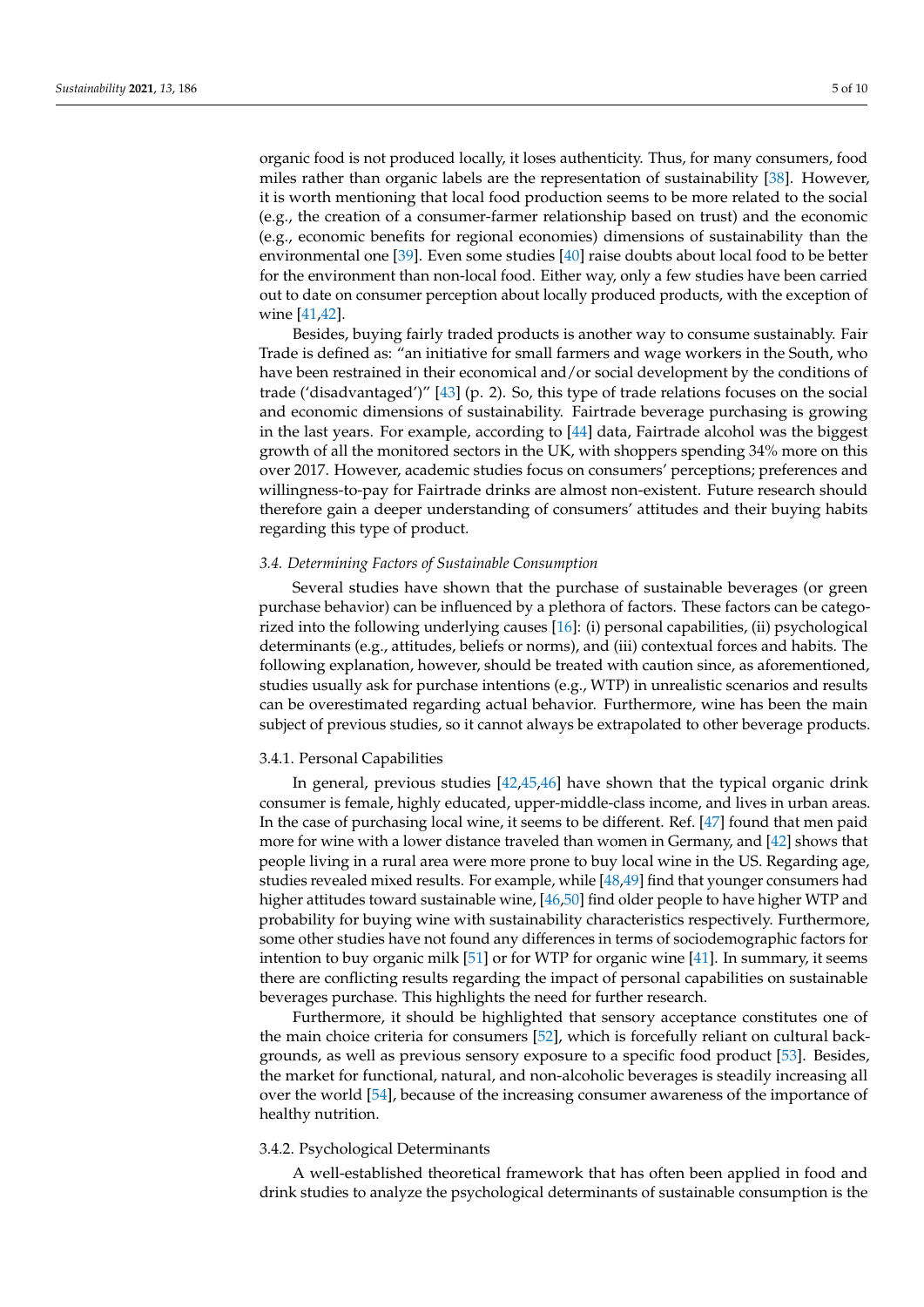Theory of Planned Behavior [\[55\]](#page-8-16). According to this theory, the most immediate predictor of behavior is an intention to engage in the behavior (i.e., a motivation or plan) and intentions are, in turn, predicted by attitudes (i.e., mental disposition and feeling about the environment), perceived behavioral control (i.e., ability to perform the behavior) and subjective norms (i.e., social pressure). Focusing on attitudes, studies on wine with sustainability features and organic milk reveal a close relation between attitudes and purchase behavior [\[56](#page-8-17)[,57\]](#page-8-18). However, food organic research has also shown that although individuals declare to have high positive attitudes toward the environment or organic products, it does not necessarily translate into actual purchase behavior [\[58\]](#page-8-19). In the environmental literature, this is generally known as the "attitude-behavior gap" and it has been found not only for green purchase behaviors but also for other pro-environmental behaviors [\[59\]](#page-8-20). Among the reasons that might explain this inconsistency, environmental researchers suggest the use of constellations of behaviors (i.e., index), the overestimation of attitudes in survey studies due to social desirability, the measurement of general environmental attitudes instead of specific attitudes to the behavior and the intensity of attitudes [\[11,](#page-7-3)[49\]](#page-8-10). Future studies in the beverage sector should consider these aspects.

Another theory widely used in organic food and drink literature has been the Norm Activation Model (NAM) [\[60\]](#page-8-21). This model states that pro-environmental behavior (e.g., purchasing organic beverages) depends mainly on the activation of personal norms, which reflect feelings of moral obligation to behave in a certain manner. For example, [\[61\]](#page-8-22) find that people with strong personal ecological norms used "organic production" and the "EU-BIO-Label" as additional criteria during their milk decision purchase. Moreover, as an extension of the NAM model, [\[16\]](#page-7-8) proposed the Value-Belief-Norm theory of environmentalism (VBN), which states that pro-environmental personal norms are influenced by values (i.e., general goals that serve as guiding principles in life) and beliefs. As [\[10\]](#page-7-2) review points out, environmental values and beliefs on environmental protection are important motivators for buying sustainable wine. Additionally, values reflecting the need for living a hedonistic life have been also found to be an important precursor of belief systems that influence the purchase of organic wines [\[62\]](#page-8-23). Apart from the variables included in these models, other psychological factors such as trust, knowledge, or self-identity have been used in past studies to explain organic beverage purchases. Trusts in the retailer selling [\[63\]](#page-8-24) and in winery [\[64\]](#page-8-25) are considered important factors influencing consumers' behavioral intentions to purchase organic wine. The same result was found for organic milk purchase behavior when trust in farmers is analyzed [\[53\]](#page-8-14). In this last study conducted in Italy, it was also found that self-identity as a green consumer influenced consumers' intentions to buy organic milk. Furthermore, studies reveal that knowledge can play a significant role in motivating the purchase of organic food [\[37\]](#page-7-29). However, while consumer environmental knowledge seems to influence the willingness to buy environmentally friendly wines [\[65\]](#page-8-26), greater knowledge about wine culture seems to be related to a lower willingness to pay a premium value [\[66\]](#page-8-27).

## 3.4.3. Contextual Factors and Habits

Although the above psychological factors play an important role in understanding sustainable purchase decisions in the beverage sector, contextual factors and habits might constraint or incentive this relationship. Among the contextual factors studied in the past, the price has been observed to be one of the main characteristics of the product when a consumer buys organic wine or milk [\[13](#page-7-5)[,49](#page-8-10)[,67\]](#page-9-0). The influence of price on buying behavior may be positive when high prices signal quality and status for consumers, or negative when high prices mean that a sacrifice must be made [\[68\]](#page-9-1). In this sense, research has shown that price is perceived as a barrier toward organic milk purchase, especially for consumers with budget constraints, and consumers often overestimate the price level of this type of milk when there is a lack of knowledge about it [\[68\]](#page-9-1). In the case of sustainable wine, some studies reveal that the higher the increase in price, the lower the probability of purchase [\[41\]](#page-8-2). Although, other studies [\[69\]](#page-9-2) show that medium-high priced wines with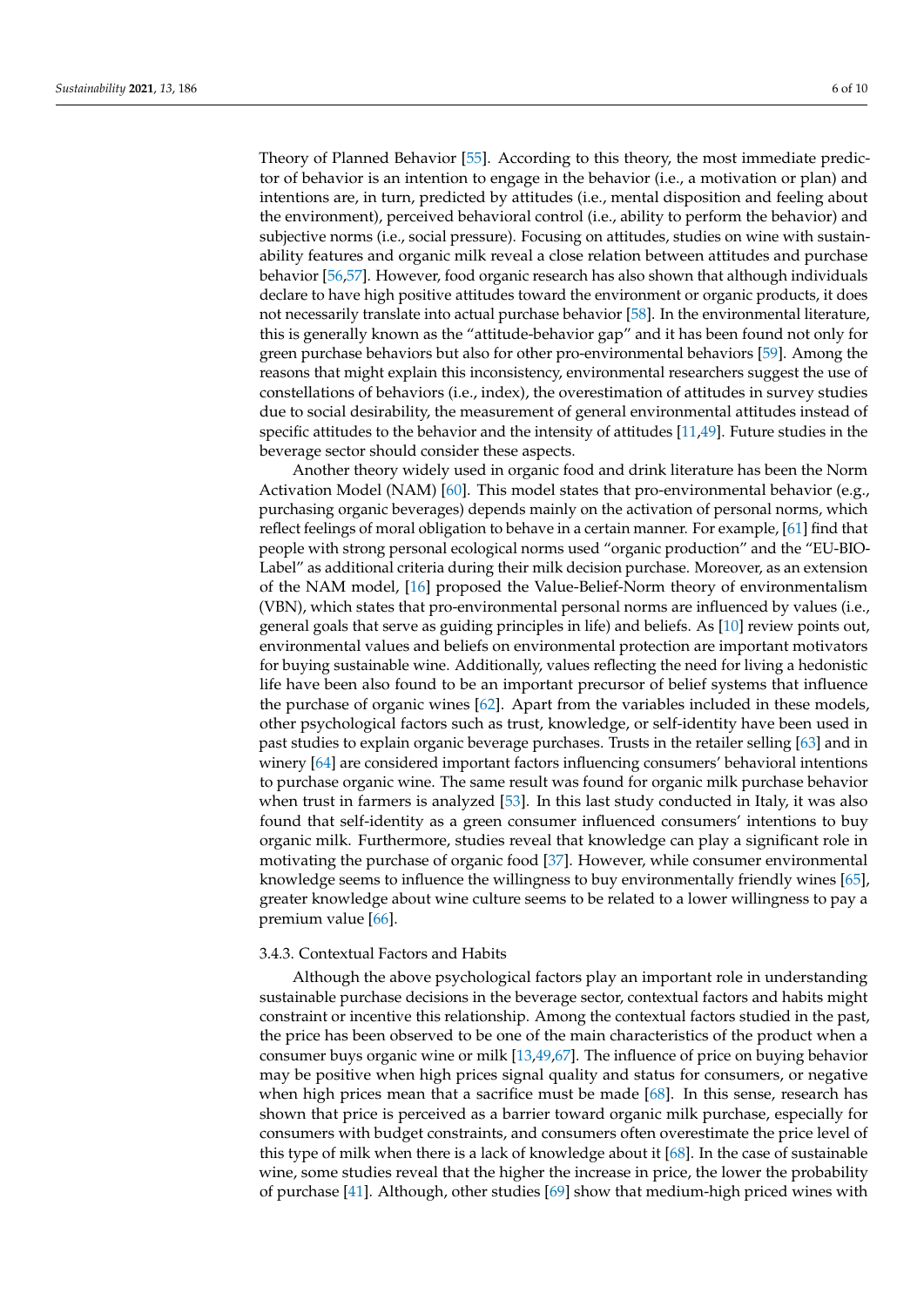sustainability characteristics are preferred over lower-priced wines when information is given to the consumer through organic certification labels. In addition, the origin of wine and availability (close to consumers' homes) are other contextual factors moderating the transformation of attitudes into purchase behavior [\[10\]](#page-7-2). The taste of wine or milk is also considered an important motivator during the decision-making process [\[61](#page-8-22)[,70\]](#page-9-3). In the case of milk, interestingly, those consumers that think organic products are intensively tasted are less willing to pay a premium for organic milk [\[69\]](#page-9-2). Finally, being stuck in a routine (habits) of purchasing behavior seems to also play a major role in sustainable beverage purchasing decisions for both wine and milk [\[50](#page-8-11)[,71\]](#page-9-4).

As can be seen above, previous work has been limited to analyzing cognitive and contextual factors and there is virtually no research focused on the affective component of attitude and emotions related to sustainable beverage consumption. Notwithstanding the existence of authors suggesting that these factors may play an important role as drivers of involvement in organic food purchase [\[72\]](#page-9-5). Future studies on the emotion topic are therefore required in the sustainable beverage sector.

## **4. Conclusions**

The goal of this paper has been to review some of the papers that address sustainability in the beverage sector from the demand side. A deeper understanding of the drivers that determine sustainable consumption is needed to foster sustainable practices in the beverage industry. Although several managerial practices have been identified in the beverage industry in the context of the circular economy [\[19\]](#page-7-11), it is mandatory to identify the responsibility for sustainable practices among consumers and firms (e.g., packaging recycling).

Particularly, future research should gain a deeper understanding of consumers' attitudes and their buying habits regarding sustainable beverages. From personal characteristics to the effect of emotions, attitudes, and lifestyles, more research is needed to understand the drivers that motivate consumers to buy sustainable beverages. Furthermore, it would be very interesting to know not only how these variables drive consumers' behavior but also whether there are differences among different beverages within the industry, as the consumer might act differently depending on the product. Finally, previous work has been almost limited to the environmental dimension of sustainability to explain sustainable consumption in the beverage sector. Future research therefore should be more focused on the social and economic dimensions of sustainability for improving regional economies.

**Author Contributions:** C.R.-S. and R.S.-R. have contributed equally to the paper. All authors have read and agreed to the published version of the manuscript.

**Funding:** This research received no external funding.

**Data Availability Statement:** Not applicable.

**Conflicts of Interest:** The authors declare no conflict of interest.

#### **References**

- <span id="page-6-0"></span>1. Forbes. New Report: UK Consumers Want More Organic Everything. 2019. Available online: [https://www.forbes.com/sites/](https://www.forbes.com/sites/alexledsom/2019/02/16/new-report-uk-consumers-want-more-organic-ever-thing/#4c311d0968f0) [alexledsom/2019/02/16/new-report-uk-consumers-want-more-organic-ever-thing/#4c311d0968f0](https://www.forbes.com/sites/alexledsom/2019/02/16/new-report-uk-consumers-want-more-organic-ever-thing/#4c311d0968f0) (accessed on 26 June 2019).
- <span id="page-6-1"></span>2. Peattie, K. Green consumption: Behavior and norms. *Annu. Rev. Environ. Resour.* **2010**, *35*, 195–228. [\[CrossRef\]](http://dx.doi.org/10.1146/annurev-environ-032609-094328)
- <span id="page-6-2"></span>3. Risku-Norja, H.; Mäenpää, I. MFA model to assess economic and environmental consequences of food production and consumption. *Ecol. Econ.* **2007**, *60*, 700–711. [\[CrossRef\]](http://dx.doi.org/10.1016/j.ecolecon.2006.05.001)
- <span id="page-6-3"></span>4. Sesini, G.; Castiglioni, C.; Lozza, E. New Trends and Patterns in Sustainable Consumption: A Systematic Review and Research Agenda. *Sustainability* **2020**, *12*, 5935. [\[CrossRef\]](http://dx.doi.org/10.3390/su12155935)
- <span id="page-6-4"></span>5. Milfont, T.L.; Markowitz, E. Sustainable consumer behavior: A multilevel perspective. *Curr. Opin. Psychol.* **2016**, *10*, 112–117. [\[CrossRef\]](http://dx.doi.org/10.1016/j.copsyc.2015.12.016)
- <span id="page-6-5"></span>6. Sarabia-Sánchez, F.J.; Rodríguez-Sánchez, C.; Hyder, A. The role of personal involvement, credibility and efficacy of conduct in reported water conservation behaviour. *J. Environ. Psychol.* **2014**, *38*, 206–216. [\[CrossRef\]](http://dx.doi.org/10.1016/j.jenvp.2014.02.003)
- <span id="page-6-6"></span>7. Hedin, B.; Katzeff, C.; Eriksson, E.; Pargman, D. A Systematic Review of Digital Behaviour Change Interventions for More Sustainable Food Consumption. *Sustainability* **2019**, *11*, 2638. [\[CrossRef\]](http://dx.doi.org/10.3390/su11092638)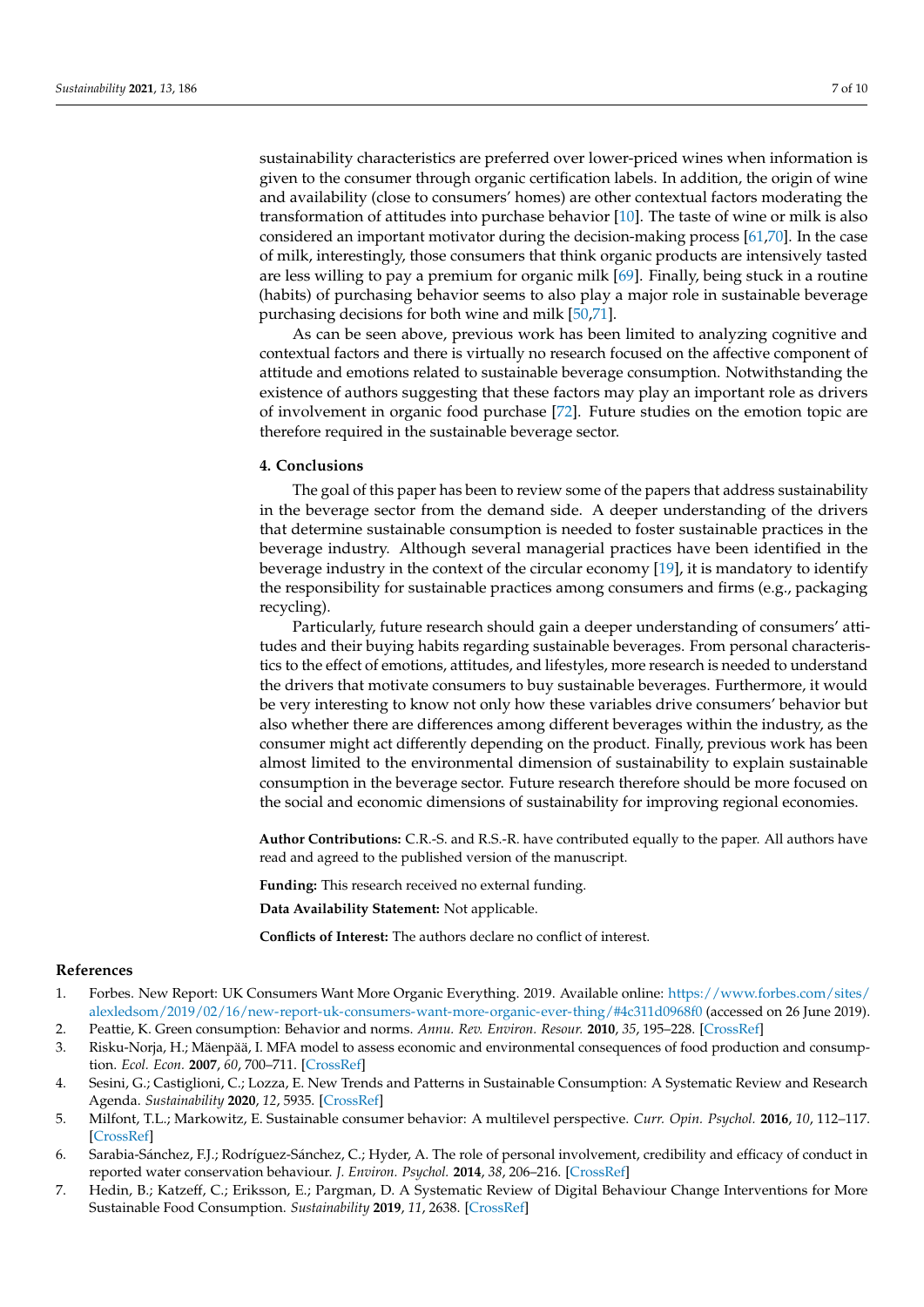- <span id="page-7-0"></span>8. Feldmann, C.; Hamm, U. Consumers' perceptions and preferences for local food: A review. *Food Qual. Prefer.* **2015**, *40*, 152–164. [\[CrossRef\]](http://dx.doi.org/10.1016/j.foodqual.2014.09.014)
- <span id="page-7-1"></span>9. Verain, M.C.D.; Bartels, J.; Dagevos, H.; Sijtsema, S.J.; Onwezen, M.C.; Antonides, G. Segments of sustainable food consumers: A literature review. *Int. J. Consum. Stud.* **2012**, *36*, 123–132. [\[CrossRef\]](http://dx.doi.org/10.1111/j.1470-6431.2011.01082.x)
- <span id="page-7-2"></span>10. Schäufele, I.; Hamm, U. Consumers' perceptions, preferences and willingness-to-pay for wine with sustainability characteristics: A review. *J. Clean. Prod.* **2017**, *147*, 379–394. [\[CrossRef\]](http://dx.doi.org/10.1016/j.jclepro.2017.01.118)
- <span id="page-7-3"></span>11. Salanță, L.C.; Coldea, T.E.; Ignat, M.V.; Pop, C.R.; Tofană, M.; Mudura, E.; Borșa, A.; Pasqualone, A.; Zhao, H. Non-Alcoholic and Craft Beer Production and Challenges. *Processes* **2020**, *8*, 1382. [\[CrossRef\]](http://dx.doi.org/10.3390/pr8111382)
- <span id="page-7-4"></span>12. Da Costa Jardim, C.; De Souza, D.; Machado, I.C.K.; Massochin Nunes Pinto, L.; De Souza Ramos, R.; Garavaglia, J. Sensory profile, consumer preference and chemical composition of craft beers from Brazil. *Beverages* **2018**, *4*, 106. [\[CrossRef\]](http://dx.doi.org/10.3390/beverages4040106)
- <span id="page-7-5"></span>13. Mann, S.; Ferjani, A.; Reissig, L. What matters to consumers of organic wine? *Br. Food J.* **2012**, *114*, 272–284. [\[CrossRef\]](http://dx.doi.org/10.1108/00070701211202430)
- <span id="page-7-6"></span>14. Market Data Forecast. Organic Beverage Market—Segmented by Type, And Region—Global Growth, Trends and Forecast to 2024. 2018. Available online: <https://www.marketdataforecast.com/market-reports/organic-beverage-market> (accessed on 26 June 2019).
- <span id="page-7-7"></span>15. Heimlich, J.E.; Ardoin, N.M. Understanding behavior to understand behavior change: A literature review. *Environ. Educ. Res.* **2008**, *14*, 215–237. [\[CrossRef\]](http://dx.doi.org/10.1080/13504620802148881)
- <span id="page-7-8"></span>16. Stern, P.C. New environmental theories: Toward a coherent theory of environmentally significant behavior. *J. Soc. Issues* **2000**, *56*, 407–424. [\[CrossRef\]](http://dx.doi.org/10.1111/0022-4537.00175)
- <span id="page-7-9"></span>17. Prothero, A.; Dobscha, S.; Freund, J.; Kilbourne, W.E.; Luchs, M.G.; Ozanne, L.K.; Thøgersen, J. Sustainable consumption: Opportunities for consumer research and public policy. *J. Public Policy Mark.* **2011**, *30*, 31–38. [\[CrossRef\]](http://dx.doi.org/10.1509/jppm.30.1.31)
- <span id="page-7-10"></span>18. Van Birgelen, M.; Semeijn, J.; Keicher, M. Packaging and proenvironmental consumption behavior: Investigating purchase and disposal decisions for beverages. *Environ. Behav.* **2009**, *41*, 125–146. [\[CrossRef\]](http://dx.doi.org/10.1177/0013916507311140)
- <span id="page-7-11"></span>19. Urbinati, A.; Chiaroni, D.; Toletti, G. Managing the introduction of circular products: Evidence from the beverage industry. *Sustainability* **2019**, *11*, 3650. [\[CrossRef\]](http://dx.doi.org/10.3390/su11133650)
- <span id="page-7-12"></span>20. Mainieri, T.; Barnett, E.G.; Valdero, T.R.; Unipan, J.B.; Oskamp, S. Green buying: The influence of environmental concern on consumer behavior. *J. Soc. Psychol.* **1997**, *137*, 189–204. [\[CrossRef\]](http://dx.doi.org/10.1080/00224549709595430)
- <span id="page-7-13"></span>21. Young, W.; Hwang, K.; McDonald, S.; Oates, C.J. Sustainable consumption: Green consumer behaviour when purchasing products. *Sustain. Dev.* **2010**, *18*, 20–31. [\[CrossRef\]](http://dx.doi.org/10.1002/sd.394)
- <span id="page-7-14"></span>22. Moisander, J. Motivational complexity of green consumerism. *Int. J. Consum. Stud.* **2007**, *31*, 404–409. [\[CrossRef\]](http://dx.doi.org/10.1111/j.1470-6431.2007.00586.x)
- <span id="page-7-15"></span>23. Prothero, A. Organics: Marketplace icon. *Consump. Mark. Cult.* **2019**, *22*, 83–90. [\[CrossRef\]](http://dx.doi.org/10.1080/10253866.2017.1379132)
- <span id="page-7-16"></span>24. Dolnicar, S.; Grün, B. Environmentally friendly behavior: Can heterogeneity among individuals and contexts/environments be harvested for improved sustainable management? *Environ. Behav.* **2009**, *41*, 693–714. [\[CrossRef\]](http://dx.doi.org/10.1177/0013916508319448)
- <span id="page-7-17"></span>25. Jansson, J.; Marell, A.; Nordlund, A. Green consumer behavior: Determinants of curtailment and eco-innovation adoption. *J Consum. Mark.* **2010**, *27*, 358–370. [\[CrossRef\]](http://dx.doi.org/10.1108/07363761011052396)
- <span id="page-7-18"></span>26. Gardner, G.T.; Stern, P.C. *Environmental Problems and Human Behavior*, 2nd ed.; Pearson Custom Publishing: Boston, MA, USA, 2002.
- <span id="page-7-19"></span>27. Van der Linden, S. Exploring beliefs about bottled water and intentions to reduce consumption: The dual-effect of social norm activation and persuasive information. *Environ. Behav.* **2015**, *47*, 526–550. [\[CrossRef\]](http://dx.doi.org/10.1177/0013916513515239)
- <span id="page-7-20"></span>28. Etale, A.; Jobin, M.; Siegrist, M. Tap versus bottled water consumption: The influence of social norms, affect and image on consumer choice. *Appetite* **2018**, *121*, 138–146. [\[CrossRef\]](http://dx.doi.org/10.1016/j.appet.2017.11.090)
- <span id="page-7-21"></span>29. Poelmans, E.; Rousseau, S. Beer and organic labels: Do Belgian consumers care? *Sustainability* **2017**, *9*, 1509. [\[CrossRef\]](http://dx.doi.org/10.3390/su9091509)
- <span id="page-7-22"></span>30. Carley, S.; Yahng, L. Willingness-to-pay for sustainable beer. *PLoS ONE* **2018**, *13*, e0204917. [\[CrossRef\]](http://dx.doi.org/10.1371/journal.pone.0204917) [\[PubMed\]](http://www.ncbi.nlm.nih.gov/pubmed/30289903)
- <span id="page-7-23"></span>31. Grimmer, M.; Miles, M.P. With the best of intentions: A large sample test of the intention-behaviour gap in pro-environmental consumer behavior. *Int. J. Consum. Stud.* **2017**, *41*, 2–10. [\[CrossRef\]](http://dx.doi.org/10.1111/ijcs.12290)
- <span id="page-7-24"></span>32. Hill, H.; Lynchehaun, F. Organic milk: Attitudes and consumption patterns. *Br. Food J.* **2002**, *104*, 526–542. [\[CrossRef\]](http://dx.doi.org/10.1108/00070700210434570)
- <span id="page-7-25"></span>33. Hughner, R.S.; McDonagh, P.; Prothero, A.; Shultz, C.J.; Stanton, J. Who are organic food consumers? A compilation and review of why people purchase organic food. *J. Consum. Behav.* **2007**, *6*, 94–110. [\[CrossRef\]](http://dx.doi.org/10.1002/cb.210)
- <span id="page-7-26"></span>34. Pasqualino, J.; Meneses, M.; Castells, F. The carbon footprint and energy consumption of beverage packaging selection and disposal. *J. Food Eng.* **2011**, *103*, 357–365. [\[CrossRef\]](http://dx.doi.org/10.1016/j.jfoodeng.2010.11.005)
- <span id="page-7-27"></span>35. Hollywood, L.; Wells, L.; Armstrong, G.; Farley, H. Thinking outside the carton: Attitudes towards milk packaging. *Br. Food J.* **2013**, *115*, 899–912. [\[CrossRef\]](http://dx.doi.org/10.1108/BFJ-Jul-2010-0127)
- <span id="page-7-28"></span>36. Martinho, G.; Pires, A.; Portela, G.; Fonseca, M. Factors Affecting Consumers' Choices Concerning Sustainable Packaging During Product Purchase and Recycling. *Resour. Conserv. Recycl.* **2015**, *103*, 58–68. [\[CrossRef\]](http://dx.doi.org/10.1016/j.resconrec.2015.07.012)
- <span id="page-7-29"></span>37. Zepeda, L.; Deal, D. Organic and local food consumer behaviour: Alphabet theory. *Int. J. Consum. Stud.* **2009**, *33*, 697–705. [\[CrossRef\]](http://dx.doi.org/10.1111/j.1470-6431.2009.00814.x)
- <span id="page-7-30"></span>38. Roosen, J.; Keottl, B.; Hasselbach, J. Can Local be the New Organic? Food Choice Motives and Willingness to Pay. In Proceedings of the Agricultural and Applied Economics Association AAEA/EAAE Food Environment Symposium, Boston, MA, USA, 30–31 May 2012; Available online: <https://ageconsearch.umn.edu/record/123512/> (accessed on 26 June 2019).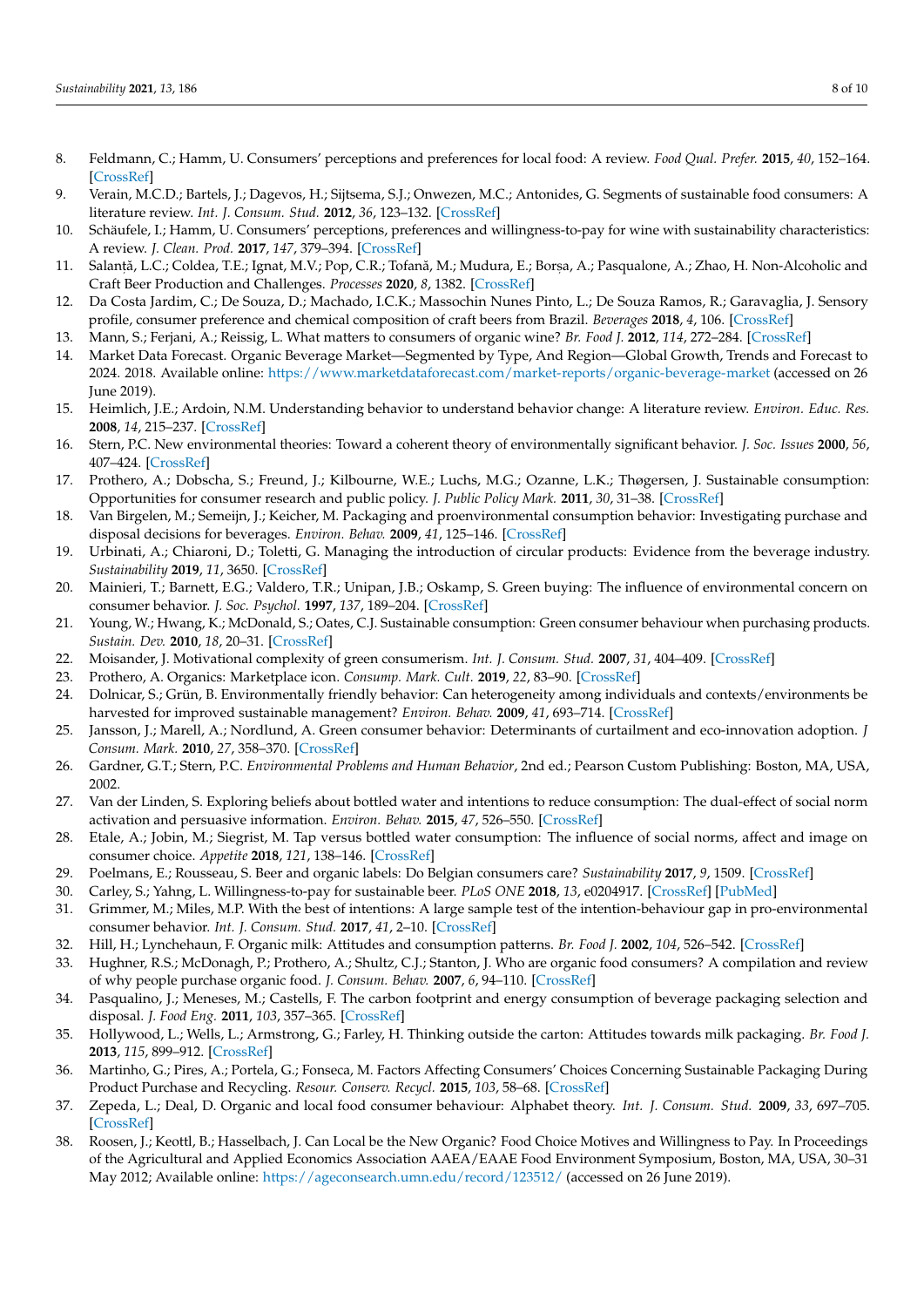- <span id="page-8-0"></span>39. Kneafsey, M.; Venn, L.; Schmutz, U.; Balazs, B.; Trenchard, L.; Eyden-Wood, T.; Bos, E.; Sutton, G. Short Food Supply Chains and Local Food Systems in the EU: A State of Play of Their Socio-economic Characteristics. 2013. Available online: [https://publications.jrc.ec.europa.eu/repository/bitstream/JRC80420/final%20ipts%20jrc%2080420%20\(online\).pdf](https://publications.jrc.ec.europa.eu/repository/bitstream/JRC80420/final%20ipts%20jrc%2080420%20(online).pdf) (accessed on 26 June 2019).
- <span id="page-8-1"></span>40. Edwards-Jones, G.; Canals, L.M.; Hounsome, N.; Truninger, M.; Koerber, G.; Hounsome, B.; Cross, P.; York, E.H.; Hospido, A.; Plassmann, K.; et al. Testing the assertion that 'local food is best': The challenges of an evidence-based approach. *Trends Food Sci. Technol.* **2008**, *19*, 265–274. [\[CrossRef\]](http://dx.doi.org/10.1016/j.tifs.2008.01.008)
- <span id="page-8-2"></span>41. Brugarolas, M.; Martinez-Carrasco, L.; Bernabeu, R.; Martinez-Poveda, A. A contingent valuation analysis to determine profitability of establishing local organic wine markets in Spain. *Renew. Agr. Food Syst.* **2010**, *25*, 35–44. [\[CrossRef\]](http://dx.doi.org/10.1017/S1742170509990202)
- <span id="page-8-3"></span>42. Woods, T.A.; Nogueira, L.; Yang, S.H. Linking wine consumers to the consumption of local wines and winery visits in the Northern Appalachian States. *Int. Food Agribus. Man. Rev.* **2013**, *16*, 181–205.
- <span id="page-8-4"></span>43. FLO. Shaping Global Partnerships: Fairtrade Labelling Organizations International Annual Report 2006/07. 2007. Available online: [http://www.fairtrade.net/fileadmin/user\\_upload/content/FLO\\_AR\\_2007.pdf](http://www.fairtrade.net/fileadmin/user_upload/content/FLO_AR_2007.pdf) (accessed on 11 July 2019).
- <span id="page-8-5"></span>44. Kantar Media TGI. The Popularity of Fairtrade in the UK. 2018. Available online: [https://uk.kantar.com/consumer/green/2018](https://uk.kantar.com/consumer/green/2018/the-popularity-of-fairtrade-in-the-uk/) [/the-popularity-of-fairtrade-in-the-uk/](https://uk.kantar.com/consumer/green/2018/the-popularity-of-fairtrade-in-the-uk/) (accessed on 11 July 2019).
- <span id="page-8-6"></span>45. Bal, H.S.G.; Gulse, S. Consumer characteristics influencing organic milk consumption preference in Tokat, Turkey. *J. Food Agric. Environ.* **2013**, *11*, 159–164.
- <span id="page-8-7"></span>46. Sellers, R. Would you pay a price premium for a sustainable wine? The voice of the Spanish consumer. *Agric. Agric. Sci. Proc.* **2016**, *8*, 10–16. [\[CrossRef\]](http://dx.doi.org/10.1016/j.aaspro.2016.02.003)
- <span id="page-8-8"></span>47. Grebitus, C.; Lusk, J.L.; Nayga, R.M., Jr. Effect of distance of transportation on willingness to pay for food. *Ecol. Econ.* **2013**, *88*, 67–75. [\[CrossRef\]](http://dx.doi.org/10.1016/j.ecolecon.2013.01.006)
- <span id="page-8-9"></span>48. Sogari, G.; Mora, C.; Menozzi, D. Factors driving sustainable choice: The case of wine. *Br. Food J.* **2016**, *118*, 632–646. [\[CrossRef\]](http://dx.doi.org/10.1108/BFJ-04-2015-0131)
- <span id="page-8-10"></span>49. Bernabéu, R.; Brugarolas, M.; Martínez-Carrasco, L.; Díaz, M. Wine origin and organic elaboration, differentiating strategies in traditional producing countries. *Br. Food J.* **2008**, *110*, 174–188. [\[CrossRef\]](http://dx.doi.org/10.1108/00070700810849899)
- <span id="page-8-11"></span>50. Pomarici, E.; Vecchio, R. Millennial generation attitudes to sustainable wine: An exploratory study on Italian consumers. *J. Clean. Prod.* **2014**, *66*, 537–545. [\[CrossRef\]](http://dx.doi.org/10.1016/j.jclepro.2013.10.058)
- <span id="page-8-12"></span>51. Liu, Z.; Kanter, C.A.; Messer, K.D.; Kaiser, H.M. Identifying significant characteristics of organic milk consumers: A CART analysis of an artefactual field experiment. *Appl. Econ.* **2013**, *45*, 3110–3121. [\[CrossRef\]](http://dx.doi.org/10.1080/00036846.2012.699189)
- <span id="page-8-13"></span>52. Phan, U.T.X.; Chambers, E., IV. Application of an Eating Motivation Survey to Study Eating Occasions. *J. Sens. Stud.* **2016**, *31*, 114–123. [\[CrossRef\]](http://dx.doi.org/10.1111/joss.12197)
- <span id="page-8-14"></span>53. Wang, Q.J.; Mielby, L.A.; Junge, J.Y.; Bertelsen, A.S.; Kidmose, U.; Spence, C.; Byrne, D.V. The role of intrinsic and extrinsic sensory factors in sweetness perception of food and beverages: A review. *Foods* **2019**, *8*, 211. [\[CrossRef\]](http://dx.doi.org/10.3390/foods8060211) [\[PubMed\]](http://www.ncbi.nlm.nih.gov/pubmed/31208021)
- <span id="page-8-15"></span>54. Ignat, M.V.; Salanță, L.C.; Pop, O.L.; Pop, C.R.; Tofană, M.; Mudura, E.; Coldea, T.E.; Borșa, A.; Pasqualone, A. Current Functionality and Potential Improvements of Non-Alcoholic Fermented Cereal Beverages. *Foods* **2020**, *9*, 1031. [\[CrossRef\]](http://dx.doi.org/10.3390/foods9081031)
- <span id="page-8-16"></span>55. Ajzen, I. The theory of planned behavior. *Organ. Behav. Hum. Dec.* **1991**, *50*, 179–211. [\[CrossRef\]](http://dx.doi.org/10.1016/0749-5978(91)90020-T)
- <span id="page-8-17"></span>56. Carfora, V.; Cavallo, C.; Caso, D.; Del Giudice, T.; De Devitiis, B.; Viscecchia, R.; Nardone, G.; Cicia, G. Explaining consumer purchase behavior for organic milk: Including trust and green self-identity within the theory of planned behavior. *Food Qual. Prefer.* **2019**, *76*, 1–9. [\[CrossRef\]](http://dx.doi.org/10.1016/j.foodqual.2019.03.006)
- <span id="page-8-18"></span>57. Schäufele, I.; Pashkova, D.; Hamm, U. Which consumers opt for organic wine and why? An analysis of the attitude-behaviour link. *Br. Food J.* **2018**, *120*, 1901–1914. [\[CrossRef\]](http://dx.doi.org/10.1108/BFJ-03-2018-0141)
- <span id="page-8-19"></span>58. Scalco, A.; Noventa, S.; Sartori, R.; Ceschi, A. Predicting organic food consumption: A meta-analytic structural equation model based on the theory of planned behavior. *Appetite* **2017**, *112*, 235–248. [\[CrossRef\]](http://dx.doi.org/10.1016/j.appet.2017.02.007) [\[PubMed\]](http://www.ncbi.nlm.nih.gov/pubmed/28188865)
- <span id="page-8-20"></span>59. Steg, L.; Vlek, C. Encouraging pro-environmental behaviour: An integrative review and research agenda. *J. Environ. Psychol.* **2009**, *29*, 309–317. [\[CrossRef\]](http://dx.doi.org/10.1016/j.jenvp.2008.10.004)
- <span id="page-8-21"></span>60. Schwartz, S.H.; Howard, J.A. A normative decision-making model of altruism. In *Altruism and Helping Behavior*; Rushton, J.P., Sorrentino, R.M., Eds.; Lawrence Erlbaum: Hillsdale, NJ, USA, 1981; pp. 89–211.
- <span id="page-8-22"></span>61. Klöckner, C.A.; Ohms, S. The importance of personal norms for purchasing organic milk. *Br. Food J.* **2009**, *111*, 1173–1187. [\[CrossRef\]](http://dx.doi.org/10.1108/00070700911001013)
- <span id="page-8-23"></span>62. Olsen, J.; Thach, L.; Hemphill, L. The impact of environmental protection and hedonistic values on organic wine purchases in the US. *Int. J. Wine Bus. Res.* **2012**, *24*, 47–67. [\[CrossRef\]](http://dx.doi.org/10.1108/17511061211213783)
- <span id="page-8-24"></span>63. Bonn, M.A.; Cronin, J.J., Jr.; Cho, M. Do environmental sustainable practices of organic wine suppliers affect consumers' behavioral intentions? The moderating role of trust. *Cornell Hosp. Q.* **2016**, *57*, 21–37. [\[CrossRef\]](http://dx.doi.org/10.1177/1938965515576567)
- <span id="page-8-25"></span>64. Kim, H.; Bonn, M.A. The moderating effects of overall and organic wine knowledge on consumer behavioral intention. *Scand. J. Hosp. Tour.* **2015**, *15*, 295–310. [\[CrossRef\]](http://dx.doi.org/10.1080/15022250.2015.1007083)
- <span id="page-8-26"></span>65. Barber, N.; Taylor, C.; Strick, S. Wine consumers' environmental knowledge and attitudes: Influence on willingness to purchase. *Int. J. Wine Res.* **2009**, *1*, 59–72. [\[CrossRef\]](http://dx.doi.org/10.2147/IJWR.S4649)
- <span id="page-8-27"></span>66. Sellers-Rubio, R.; Nicolau-Gonzalbez, J.L. Estimating the willingness to pay for a sustainable wine using a Heckit model. *Wine Econ. Policy* **2016**, *5*, 96–104. [\[CrossRef\]](http://dx.doi.org/10.1016/j.wep.2016.09.002)